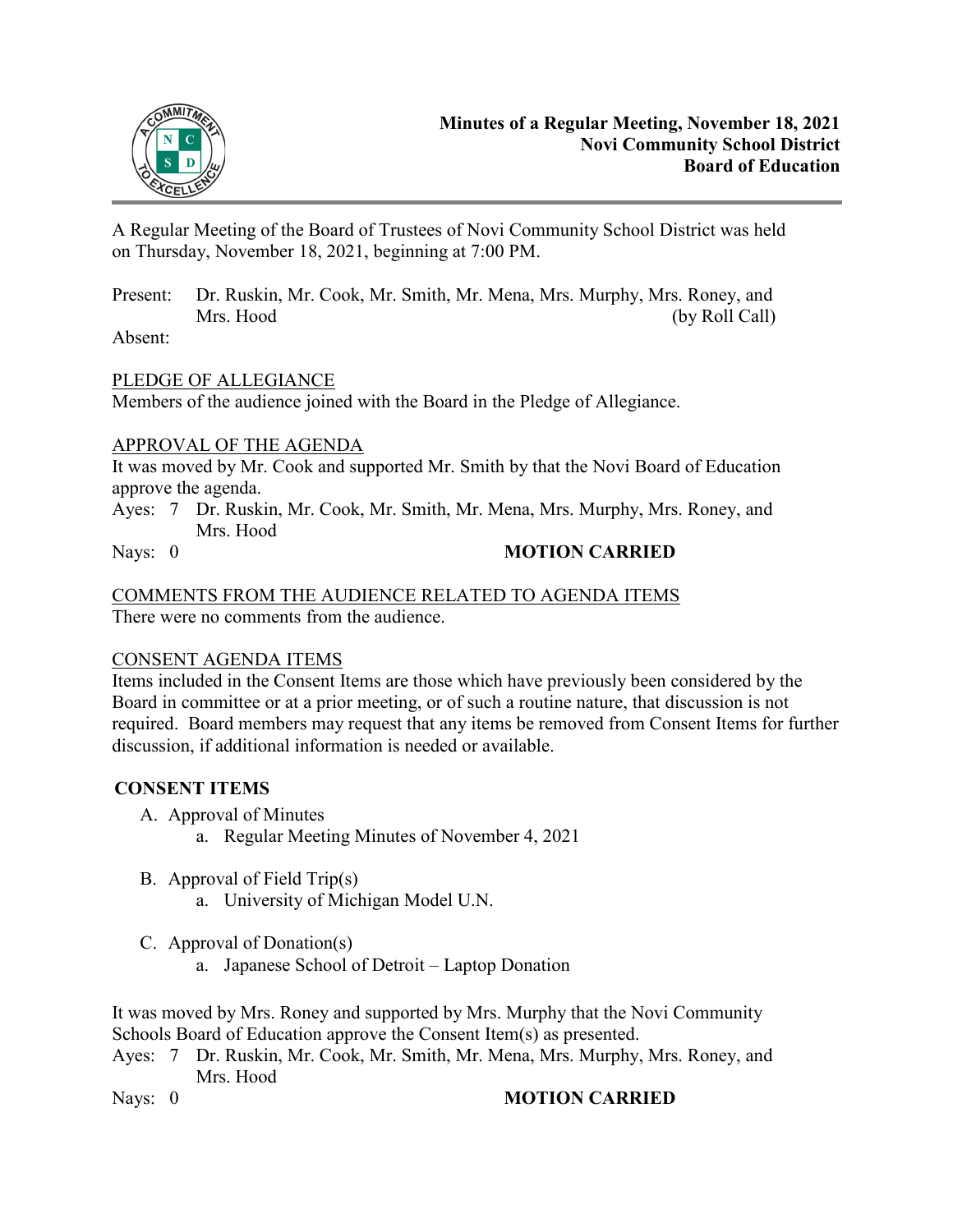# ACTION ITEMS

2021 Winter Tax Levy

At the September 23, 2021 regular Board meeting, the Novi Board of Education formally certified the revised 2021-22 tax levies as listed below:

| <b>HOMESTEAD</b>                                     | <b>Mills</b> |
|------------------------------------------------------|--------------|
| <b>Levy Description</b>                              |              |
| <b>General Operating Mills (Hold Harmless-Supp.)</b> | 1.2754       |
| <b>Sinking Fund Mills</b>                            | 0.4713       |
| <b>Recreational Mills</b>                            | 0.9365       |
| <b>Debt Mills</b>                                    | 6.5000       |
| <b>Total</b>                                         | 9.1832       |
| <b>INDUSTRIAL-PERSONAL</b>                           |              |
| <b>Levy Description</b>                              |              |
| <b>General Operating Mills (Hold Harmless-Supp.)</b> | 1.2754       |
| <b>Sinking Fund Mills</b>                            | 0.4713       |
| <b>Recreational Mills</b>                            | 0.9365       |
| <b>Debt Mills</b>                                    | 6.5000       |
| Total                                                | 9.1832       |
| <b>COMMERCIAL-PERSONAL</b>                           |              |
| <b>Levy Description</b>                              |              |
| <b>General Operating Mills</b>                       | 5.2473       |
| <b>General Operating Mills (Hold Harmless-Supp.)</b> | 1.2754       |
| <b>Sinking Fund Mills</b>                            | 0.4713       |
| <b>Recreational Mills</b>                            | 0.9365       |
| <b>Debt Mills</b>                                    | 6.5000       |
| Total                                                | 14.4305      |
| <b>NON-HOMESTEAD</b>                                 |              |
| <b>Levy Description</b>                              |              |
| <b>General Operating Mills</b>                       | 17.2473      |
| <b>Sinking Fund Mills</b>                            | 0.4713       |
| <b>Recreational Mills</b>                            | 0.9365       |
| <b>Debt Mills</b>                                    | 6.5000       |
| Total                                                | 25.1551      |

50% of the taxes in the summer and 50% in the winter. Thus, the 2021 winter tax levy is:

| <b>HOMESTEAD</b>                                     | Mills  |
|------------------------------------------------------|--------|
| <b>Levy Description</b>                              |        |
| <b>General Operating Mills (Hold Harmless-Supp.)</b> | 0.0657 |
| <b>Sinking Fund Mills</b>                            | 0.2356 |
| <b>Recreational Mills</b>                            | 0.4682 |
| <b>Debt Mills</b>                                    | 3.2500 |
| Total                                                | 4.0195 |
|                                                      |        |

**INDUSTRIAL-PERSONAL Levy Description**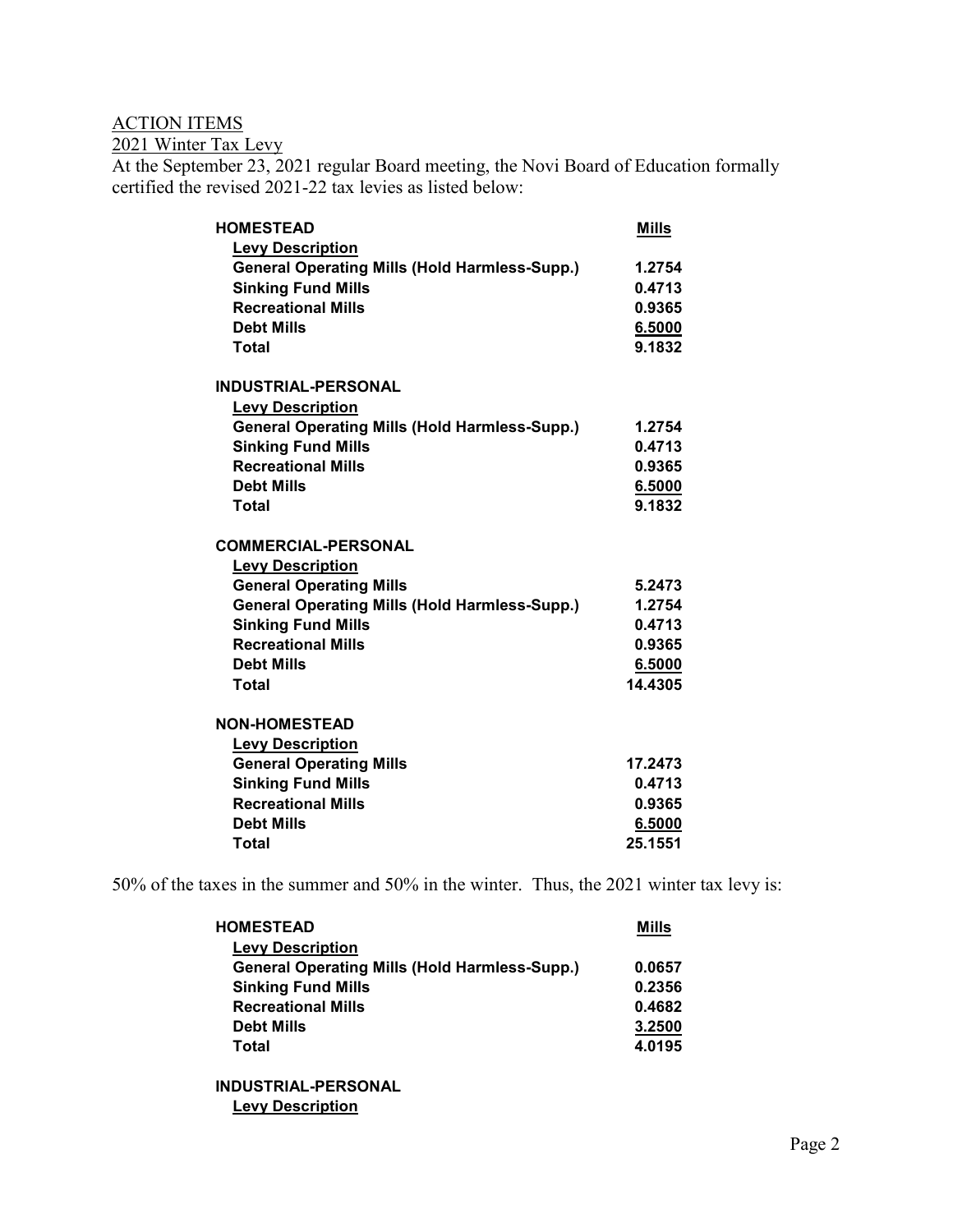| <b>General Operating Mills (Hold Harmless-Supp.)</b><br><b>Sinking Fund Mills</b><br><b>Recreational Mills</b><br><b>Debt Mills</b><br>Total | 0.0657<br>0.2356<br>0.4682<br>3.2500<br>4.0195 |
|----------------------------------------------------------------------------------------------------------------------------------------------|------------------------------------------------|
|                                                                                                                                              |                                                |
| <b>COMMERCIAL-PERSONAL</b>                                                                                                                   |                                                |
| <b>Levy Description</b>                                                                                                                      |                                                |
| <b>General Operating Mills (Hold Harmless)</b>                                                                                               | 2.6237                                         |
| <b>General Operating Mills (Hold Harmless-Supp.)</b>                                                                                         | 0.0657                                         |
| <b>Sinking Fund Mills</b>                                                                                                                    | 0.2356                                         |
| <b>Recreational Mills</b>                                                                                                                    | 0.4682                                         |
| <b>Debt Mills</b>                                                                                                                            | 3.2500                                         |
| Total                                                                                                                                        | 6.6432                                         |
| <b>NON-HOMESTEAD</b>                                                                                                                         |                                                |
| <b>Levy Description</b>                                                                                                                      |                                                |
| <b>General Operating Mills (Hold Harmless)</b>                                                                                               | 8.6236                                         |
| <b>Sinking Fund Mills</b>                                                                                                                    | 0.2356                                         |
| <b>Recreational Mills</b>                                                                                                                    | 0.4682                                         |
| <b>Debt Mills</b>                                                                                                                            | 3.2500                                         |
| Total                                                                                                                                        | 12.5774                                        |
|                                                                                                                                              |                                                |

It was moved by Mr. Cook and supported by Mr. Mena that the Novi Community School District Board of Education, in the best interest of the school district, authorize the winter (December 2021) tax levy as listed above.

Ayes: 7 Dr. Ruskin, Mr. Cook, Mr. Smith, Mr. Mena, Mrs. Murphy, Mrs. Roney, and Mrs. Hood

#### Nays: 0 **MOTION CARRIED**

#### INFORMATION AND DISCUSSION

On September 9, 2021, the Board approved the 2021-2022 revised meeting schedule that included the rest of the 2021-2022 school year. A schedule conflict has appeared for June 2, 2021. That is the same date as the Novi High School Commencement Ceremony at EMU.

It is being recommended that June 2, 2021 be rescheduled for June 9, 2021.

These meetings will be held at the Educational Services Building, located at 25345 Taft Road, Novi Michigan 48374. The tentative schedule includes the proposed dates that will change.

#### COMMENTS FROM THE AUDIENCE

There were three (3) comments from the audience this evening. One was regarding masks; one was regarding supplementing education. in schools; and one was an expression of gratitude for 10 years of the Japanese School of Detroit Partnership.

#### SUPERINTENDENT REPORT

Dr. Steve Matthews, Superintendent of Schools, expressed his appreciation and thanks to the athletic department for hosting the MHSAA events in November. He reported that we hosted the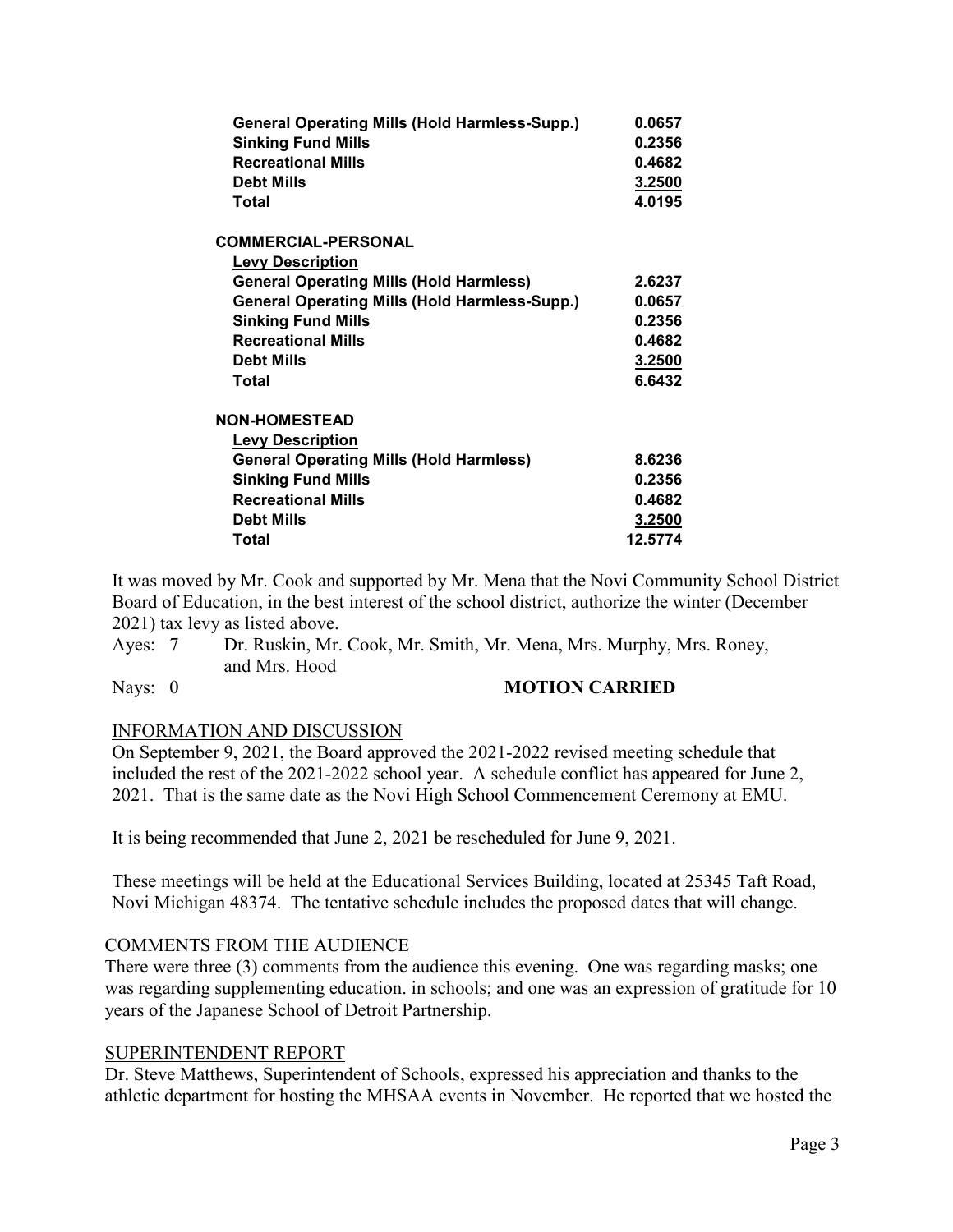boys' soccer championship games earlier this month and will be hosting a football semifinal this coming Saturday. Dr. Matthew stated that he appreciated the hard work of the Novi Athletic Department and the way they make our Novi Community School District shine, during those moments.

Dr. Matthews reported that the work on our bond projects continues. He stated that the high school west wing office project is progressing and that we anticipate the work will continue through December and into January. Dr. Matthews said that our meadows project continues to wait for permitting, at this point, although the permitting from the city has been approved, we are now waiting on permitting from the state and the county.

Dr. Matthews mentioned that the bond projects at Orchard Hills and Village Oaks are finalizing their punch lists. He reported that the space in these buildings looks wonderful and we will be sure to give the Board a preview or an overview of that as we move forward.

Dr. Matthews wished everyone a wonderful Thanksgiving break. He stated that we have much to be thankful for, here in our school district. Dr. Matthews said that he believes that our break will be well received next week.

# ADMINITRATIVE REPORTS

Dr. Gary Kinzer, Assistant Superintendent of Human Resources, extended his gratitude to Sheila McDonnell, our benefits manager. He reported that we just concluded a very successful, open enrollment period. Dr. Kinzer stated that open enrollment occurs each fall and it is the time when all of our employees select insurance and other benefit options; a pretty comprehensive menu of choices.

Dr. Kinzer said that it is a pretty robust process and goes very smoothly because of Sheila's preparation and the attention she provides to members who are asking question in advance. He mentioned that all of our employees are able to make the best possible choices, so thank you to the business office and to Sheila McDonnell.

Dr. RJ Webber, Assistant Superintendent for Academic Services, expressed his thanks, in Japanese (Arigatogozaimasu) to Mr. Itaru Inoue, General Manager of the Japanese School of Detroit, for a decade of working beside him. He reported that it has been a pleasure and what he had done for the community, in the City of Novi, is astounding.

Dr. Webber stated that yesterday he had the privileged to find out that our student academic numbers are up by 48 students, so we are attracting students while other districts are shedding students. He said that a big part of that is Mr. Inoue's commitment to the Ringo Kai High School here on Saturdays. Dr. Webber mentioned that in our community one third of our students are of Japanese descent and, as such, have played a pivotal role in helping this community welcome more families. He stated that Mr. Inoue will be deeply missed.

Dr. Webber sincerely hoped that he returns to Kobe and that it is good for him, to see his family and friends as well. He said that this was obviously a mission and that ten years is a long time to be away from home. Dr. Webber expressed his gratitude. He mentioned that Bob Steeh and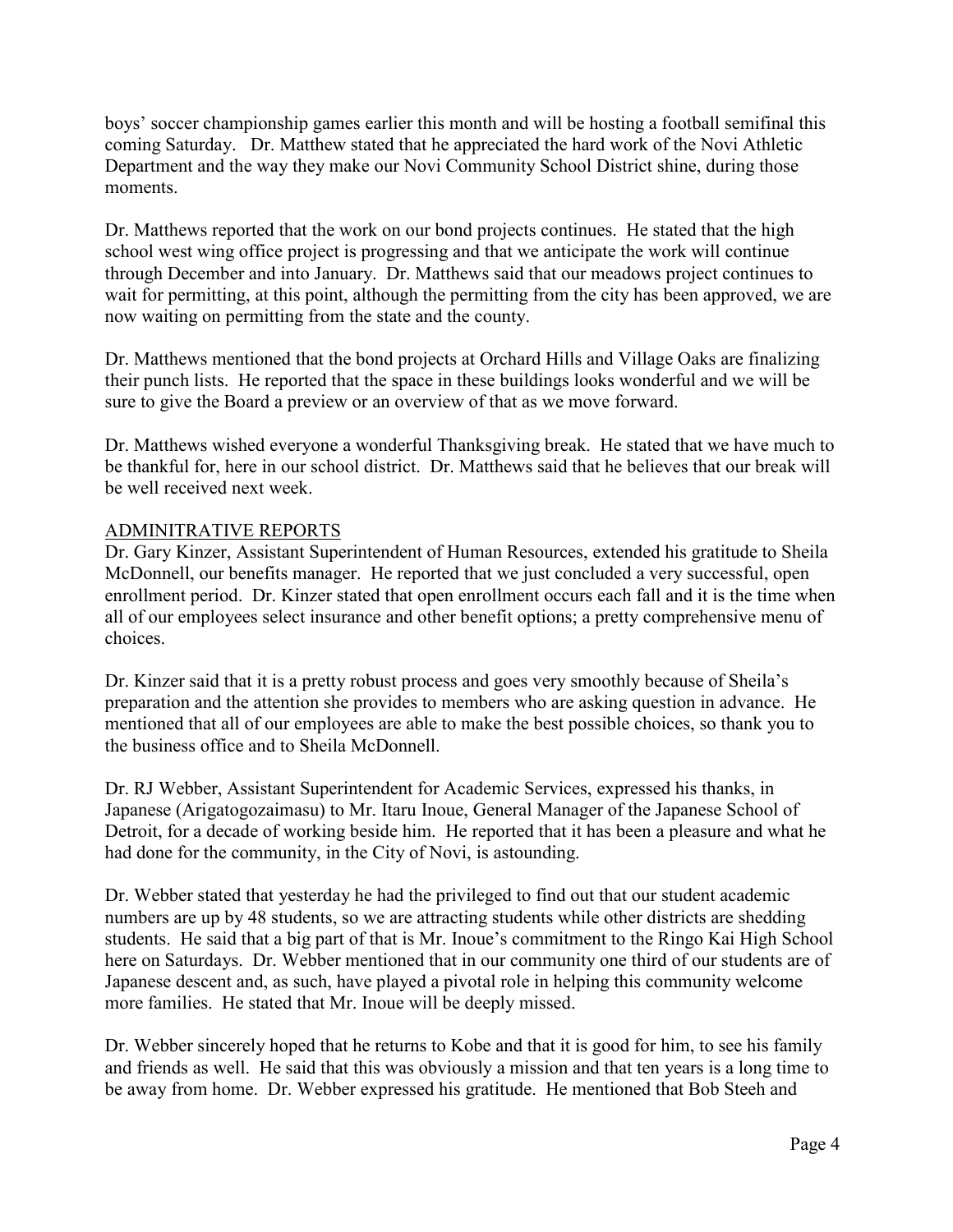Alice Smith had the initial conversations when he was in Birmingham and convinced the Japanese School to come take a look at Novi.

Dr. Webber reported that if we think about the English language learners, one third of our community fits that designation and if you think about the pandemic and what we have been through, imagine the life of an English language learner who is confined to home and away from friends, away from their family. He stated that the way you learn language is immersion, by being in school and around people.

Dr. Webber said that if you think about why we put the resources, things like social workers, social emotional learning aspects to really service our students. He mentioned that Mr. Inoue and his team have done great work, striving to build those connections with those families and we thank them for that.

Dr. Webber reported that last week he had the privilege of attending the Novi Community Coalition's yearly report and dinner, held at Tollgate Farm. He stated that Ms. Julie Farkas was there as well and it was great to see her.

Dr. Webber said that on Saturday, at Novi Middle School, we had our robotics competition for the first time in over two years. He mentioned there were 32 teams from around the state and it was the tech challenge. Dr. Webber reported that it was a joy to see the students competing again and connecting with each other.

Dr. Webber stated that Thanksgiving is coming and it is very important for him to be grateful for everyone in this community who had banded together to support our students and to support the adults who need it as well. He said to say the past two years has been challenging, would be an understatement and he is so incredibly proud of the people who serve this community school district every day that our kids are here with us.

Dr. Webber mentioned that he sees the kids regulated, learning, achieving, connecting, and most importantly, hearing them laugh. He reported that there is nothing like it. Dr. Webber stated that to create an environment where our students are loved and cared for and seen as human beings, is really a privilege to be here and he is thankful for that.

#### BOARD COMMUNICATION

Mrs. Murphy, Board Trustee, reported that she had the pleasure, along with Dr. Matthews, of going on the eighth grade field trip. She stated that this year she was fortunate to have a wonderful group of girls, two of whom were daughters of teachers that her kids had, so that was fun. Mrs. Murphy said that it was a great trip even though the capitol was closed. She mentioned that there were a few other places like the spy museum, which was an excellent place to go and the kids loved it.

Mrs. Murphy reported that nobody got sick and there was not a lot of traffic, which allowed them to get places much faster and get through security quicker. She stated that overall it was probably the best trip she had ever been on, and she has been on eight. Mrs. Murphy said that the students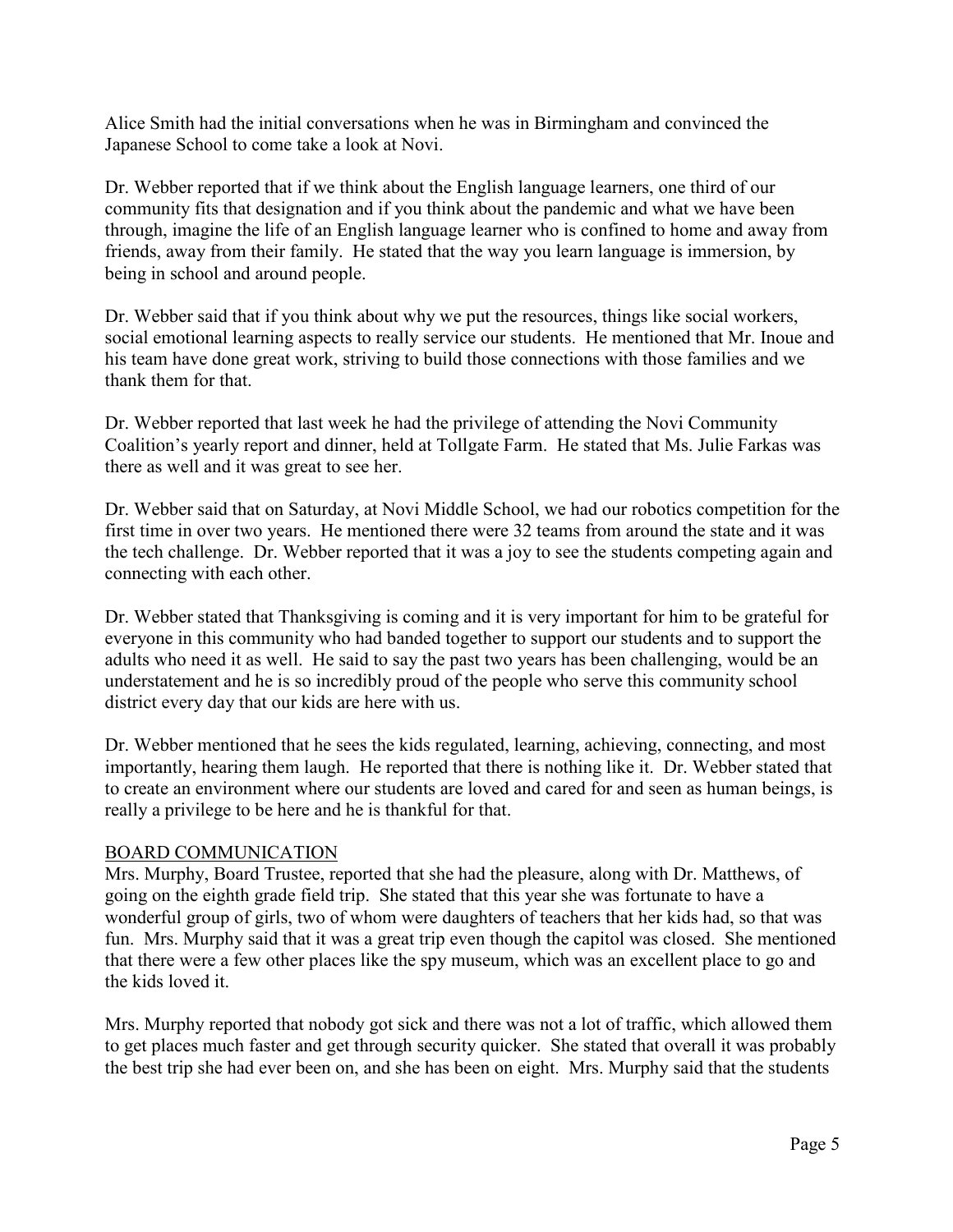were just fabulous and respectful. She mentioned that they got nice compliments for people, when there were out and about, and for the most part it was just really enjoyable.

Mrs. Murphy stated that she just loves that our teachers take such great care of the students when they are away from home. She said that some of them are away from their family for the first time and the teachers are just so nurturing. Mrs. Murphy mentioned that it was great to see them in an element other than that of being an instructor.

Mr. Mena, Board Secretary, reported that he will be volunteering at the state semifinals football games this weekend. He stated that he always looks forward to that event. Mr. Mena said that he was also looking forward to the new basketball season, which will be coming up shortly.

Mr. Mena reminded the Board that there are a lot of issues that he thinks the Board should start talking about and addressing in the near future. He mentioned that we were struggling with some bus shortage issues and he would like some more insight. Mr. Mena stated that maybe with our collective minds we can see if there are some additional creative ideas that we can come up with to resolve the bus shortage, he meant driver shortage.

Mr. Mena said that his understanding is that we have some type of struggle with substitute teachers and from what he is hearing that seems to be an issue. He mentioned that he would like a better understanding on that and what we are doing and how we compare to other districts. What are we paying folks, our subs, through EduStaff?

Mr. Mena stated that there are a lot of issues that are still pen with regards to curriculum and professional development and questions about general transparency. He said that there are issues with EnviroClean and he would like to, at some point when the time is right, to have some discussions there. Mr. Mena mentioned that there are some issues with grants and gift approvals as well as social media usage. He said maybe if there is another meeting that is short, the Board could have a closed session and start looking at lists like this and then add them to the agenda to start having those discussions publicly. It was stated that some of those things need to be addressed at the policy committee.

Mr. Cook, Board Vice-President, reported that he had the privilege of going to some middle school basketball games, so winter sports is off and running. He stated that the kids, without much practice, seem to be doing very well, gelling together. Mr. Cook said they seem to be off to a good start and the attendance was very nice for a Monday night. He mentioned that when he got there, the stands were probably half full, so that was good for a middle school game. Mr. Cook wished them luck for the rest of the season.

Mrs. Hood, Board Treasurer, reported that last Saturday was the marching band state finals and Novi's performance was lovely. She stated that they came in fifth, which was expected. Mrs. Hood said that Rockford won this year. She mentioned that Rockford had 210 kids on the field and it was incredible. Mrs. Hood stated that she does not know, but she thinks of the southeast Michigan schools as being more committed to Marshall.